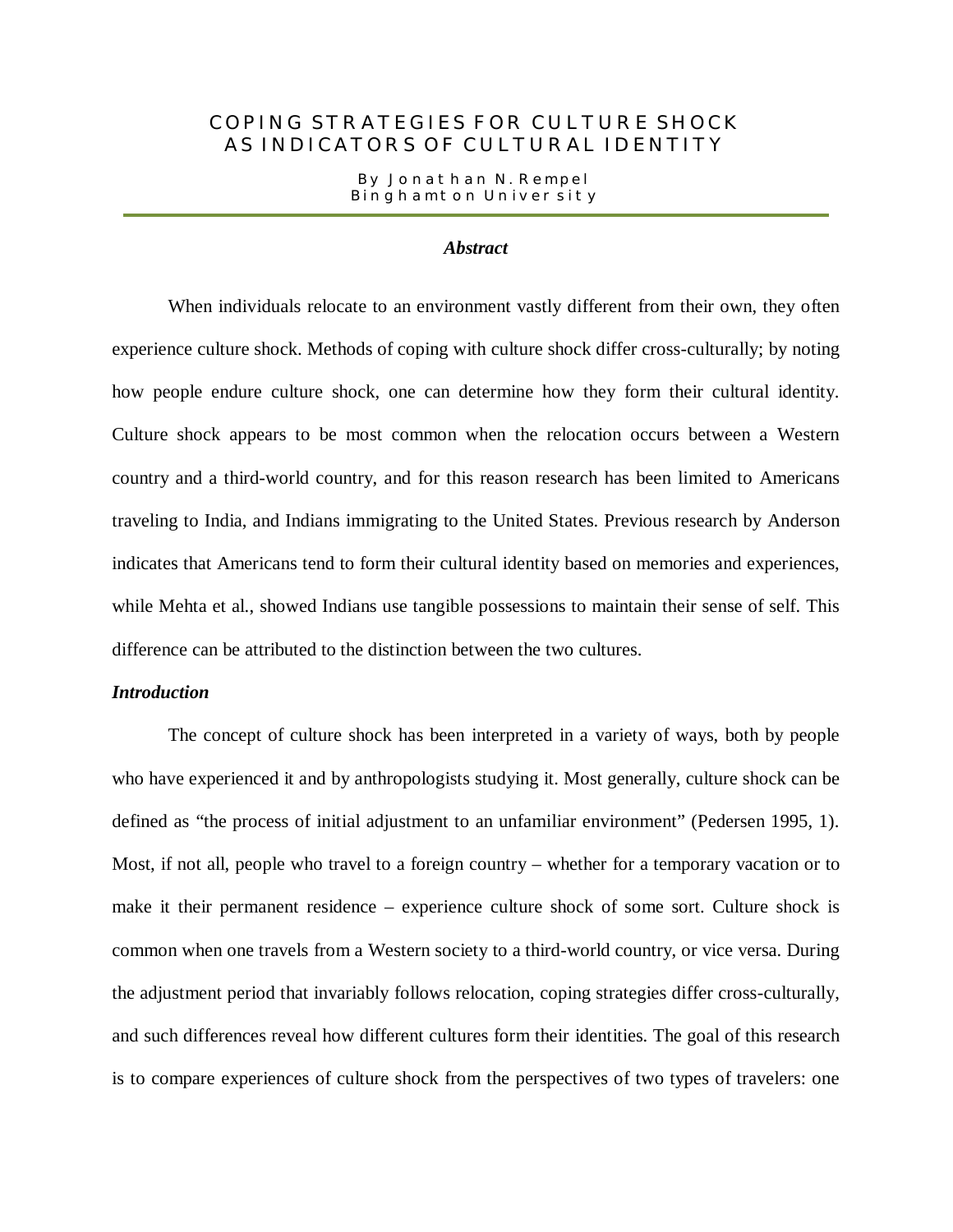to, and one from, a third-world country. In order to make the analysis as specific as possible, the investigation has been restricted to focus on the nations of the United States and India. Understanding the adaptation required in order to cope with a new host culture can help one recognize the marked differences between two very different societies.

The term *culture shock* was coined by renowned anthropologist Kalervo Oberg in a speech he gave in Rio de Janeiro, later published as an article. In his speech, Dr. Oberg suggested that culture shock is experienced through three main stages. During these stages, initial ethnocentric thoughts eventually give way to a more culturally relativistic outlook. The first stage of culture shock is what Oberg calls the "Honeymoon Stage" (1960, 177). This phase takes place during the first few weeks in the host country, and is characterized by a fascination with the culture that is so vastly different from one's own. Individuals tend to associate with people who share their culture, and are polite and courteous to foreigners. For short visits – indeed, such as honeymoons – the experience never progresses past this stage. But for more permanent stays, one finds that the feeling of novelty wears off.

The second stage, referred to as the Negotiation (or Disintegration) Stage (Pedersen 1995, 79), begins once the individual realizes that he or she must live with his or her new culture. It is characterized by a "hostile and aggressive attitude" towards locals (Oberg 1960, 179). This stage is caused by all of one's difficulties collapsing upon them all at once: trouble in school, language barriers, difficulty shopping, etc. During this stage, one feels as if all his or her troubles are the result of locals trying to make life difficult for them; the phrase "it's all *their* fault" is common during this phase, and one may resort to false stereotypes to try and comfort himself. This stage is associated with the low point in the U-curve of adjustment to life transitions suggested by T.L. Coffman and M.C. Harris. According to their model, transitions such as cultural displacement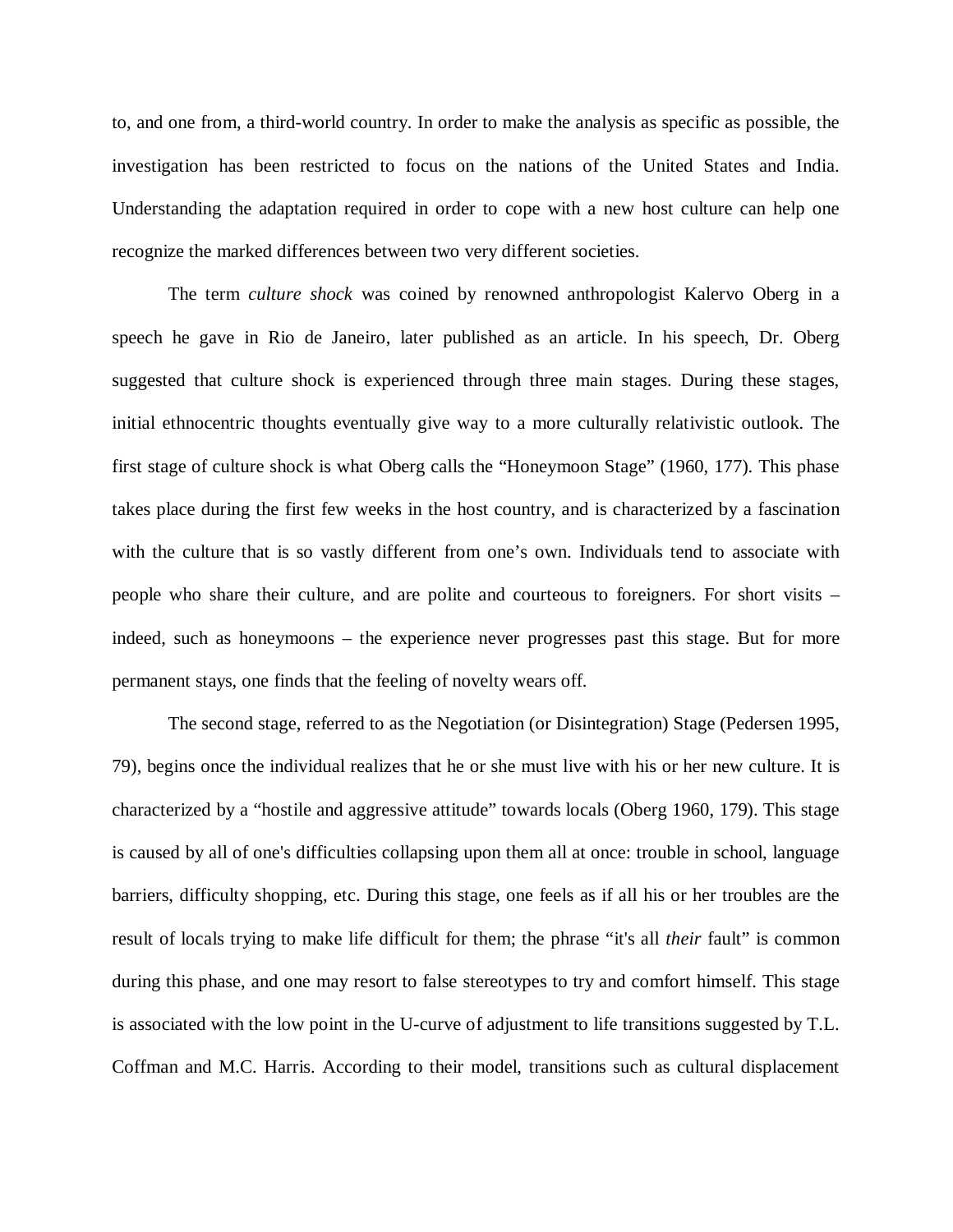start at a high point, followed by a rapid downward slope. After reaching the bottom, the individual experiences a rise to a level comparable with his initial thoughts and feelings (1984), as demonstrated in the third stage of culture shock.

The third and final stage, the Adjustment Stage, is associated with recovery and a greater sense of cultural relativism. According to Oberg (1960), this stage begins when criticism from the Negotiation Stage turns into a sense of humor regarding their situation. The third stage is largely one of acceptance of one's circumstance. At this point the individual has grown accustomed to his or her new environment, and acceptance develops into enjoyment of the food, places, and people. At this point, if the individual were to return to his place of origin, he or she may experience what is known as *reverse culture shock*, or re-entry shock, after having grown so accustomed to his host culture (Oberg 1960, 180).

Reverse culture shock can be considered a fourth stage, and it occurs once an individual returns home and is overwhelmed (or underwhelmed, as the case may be) by the everyday life that he or she had previously taken for granted.

#### *Americans Traveling to India*

In 1971, anthropologist Barbara Gallatin Anderson wrote a paper in which she related the experiences of herself and 14 other American scholars when they participated in a culturechange experiment in India during the previous summer. In the opening paragraph, she makes the point of saying that "none of us escaped culture shock" (Anderson 1971, 1121). Anderson does not take the expected approach of delving into the difficulties she and the others experienced during their three-month program that caused her culture shock. Instead, she chooses to analyze how the team slowly adapted to the sudden change in surroundings via explanation of dreams experienced during each of Oberg's three stages of culture shock. She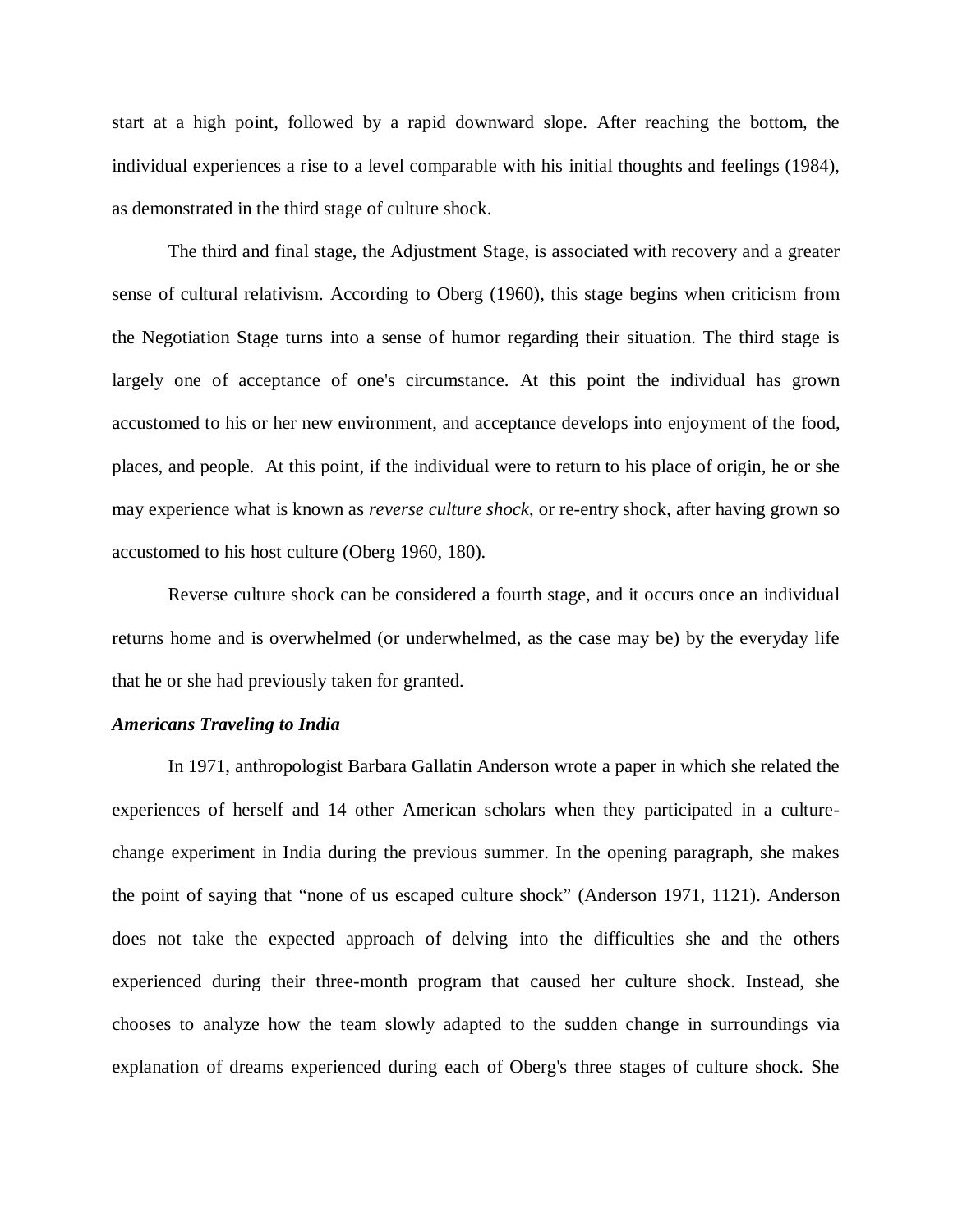noted that the dreams the scholars had were similar, and changed as they adjusted more and more to their environment.

During the first days and weeks of the study (corresponding with Oberg's Honeymoon Stage), the scholars discovered that they were not dreaming of those they left behind: not friends, colleagues, or even family. Instead, they found themselves dreaming of memories far into their past, such as childhood friends and old neighborhoods in their hometowns. Family and friends did not make an appearance in dreams until the second phase (the Negotiation Stage), and when they did they were distant. One professor dreamed of speaking with his wife, "from the doorway" (1122). Another dreamt about lunch with a colleague, but the large size of the table made conversation difficult. Also in this phase, participants noted having dreams about Indians doing things that were decidedly American, such as playing cards, smoking, and speaking with perfect American accents. In this regard, there seemed to be a blending of Indian and American cultures. Overall, it became clear that the coping strategies relied upon by the American scholars focused primarily on memories of their homeland, and that Americans tend to use experiences as the basis of their identities (Anderson 1971).

Anderson wrote that in the third phase, there was a clear division between the cultures, as people began to have dreams in which "Americans were Americans and Indians were Indians" (1971, 1122). She suggests that the reason for the initial dreams was that the scholars needed something from their past they could remain anchored to, that was unaffected by the trip to India. While past childhood friends could not be affected by the trip, current marital and friendship ties that were (temporarily) broken up by the study were more likely to be pushed to the back of their minds. When the time came to return home at the program's conclusion, the scholars experienced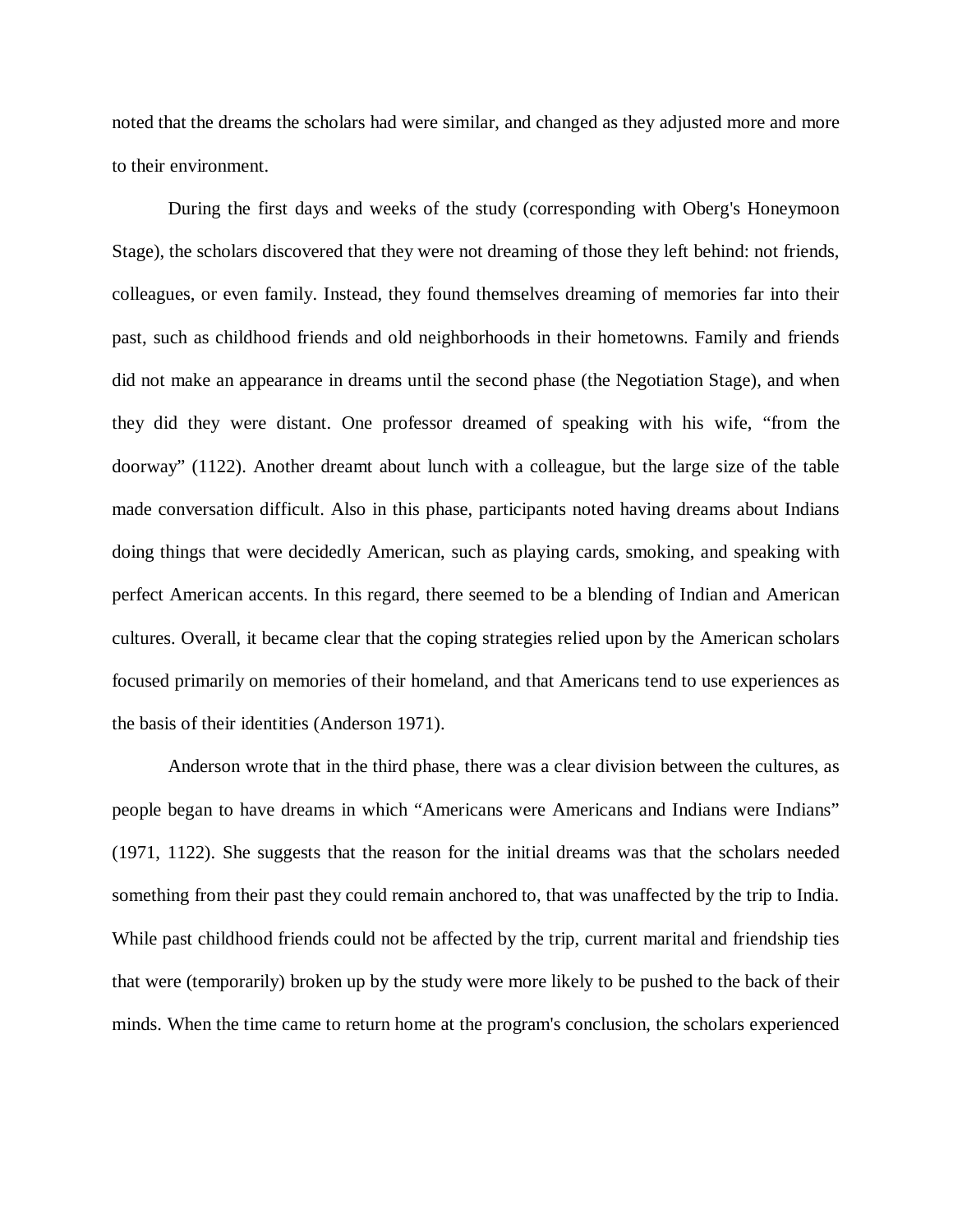reverse culture shock as they grew concerned about needing to go back into the "rat race" and began to long for "their India" (Anderson 1971, 1124).

## *Indians Immigrating to America*

A 1991 study conducted by Raj Mehta, an assistant Marketing professor at the University of Cincinnati, focused primarily on Indian immigration to the United States, and how Indians try to maintain their cultural identity even when they are far from home. Basing his information on heavy research, Mehta states that physical possessions often play a large role in the cultural identity of Indian immigrants (1991, 398).

Families with objects that express their identities tend to bring them when they move, in order to "transport" their former identities into the household of their new one. Such objects are typically placed within the new home in order to ease the transitions between cultures. Installing these transition objects in the new home help to personalize it. Said one immigrant: "Slowly it is becoming our house. With each new coat of paint, each box unpacked, each tile set into place, we begin to feel our presence in its past . . . We treat the house, the house which is slowly becoming ours, with some respect. We, after all, have moved into it . . . We renovate, renew this structure, make changes. Slowly it is becoming ours" (Mehta 1991, 399). Surely, personalizing one's home with transitional objects ties the home to one's cultural identity.

Just as maintaining possessions from home defines an Indian immigrant's cultural identity, so does the appropriation of American possessions. When an individual relocates into a new culture, it can be difficult to maintain every part of his former culture, and he often find himself adopting American items in addition to his Indian objects. This action represents the mixing of American and Indian cultures, and shows that the individual is somewhere between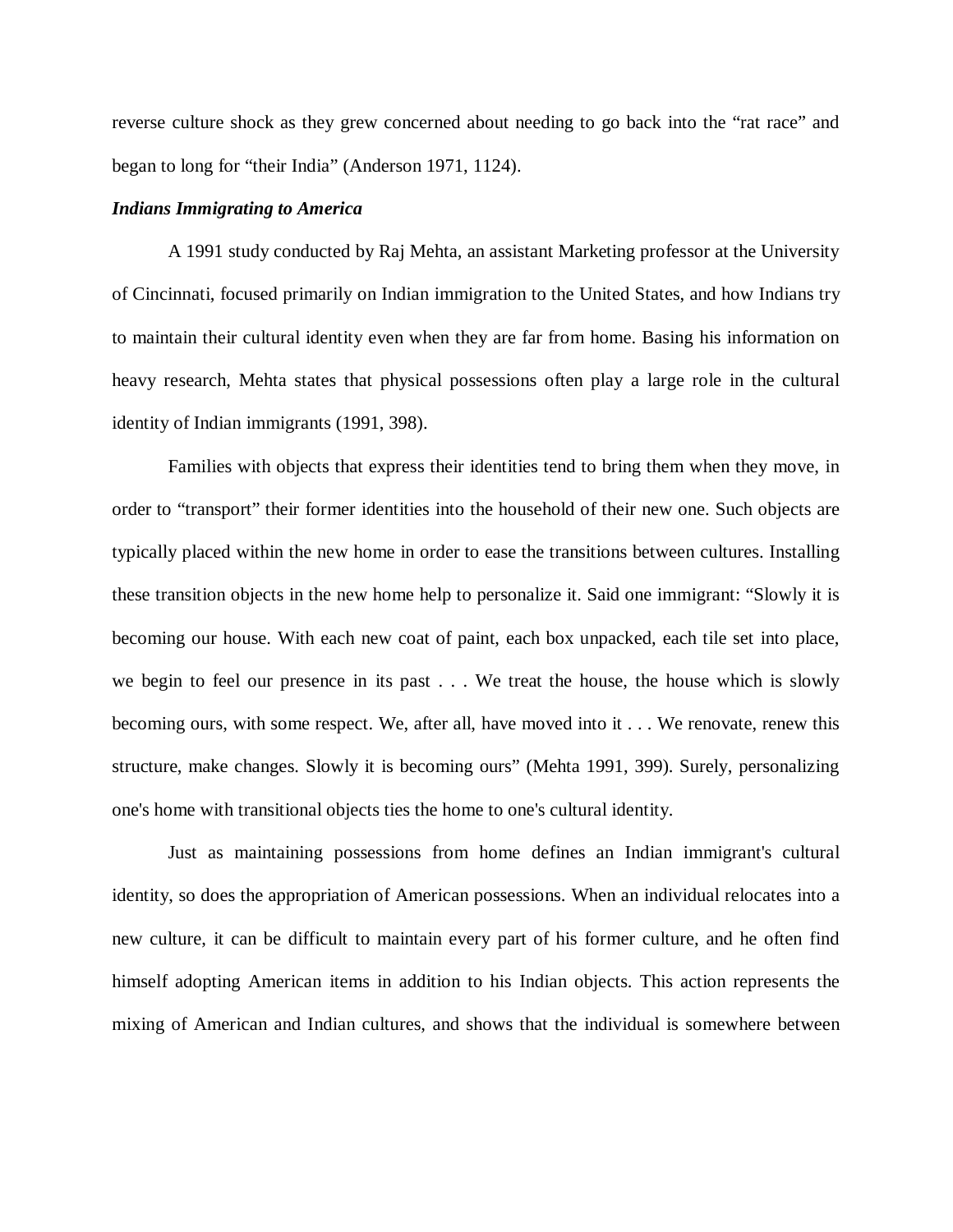stages two and three of Kalervo Oberg's classic model of culture shock. This also indicates that the immigrant's integration into American culture has begun (Mehta 1991, 401).

### *Discussion*

The experiences associated with culture shock are due primarily to the differences between an individual's home culture and his host culture. Language barriers and differing customs and social norms can make a traveler feel lost and alienated. It is no surprise that when every aspect of life for an individual is completely changed, he has trouble adjusting to his new surroundings – in short, culture shock results when one is simply not used to his environment. The United States and India are no exception to this, and the two societies differ largely in many aspects.

One of the main differences between the two societies is the difference in social structure. Americans have the ability to climb the social ladder through hard work and determination. As a result, the social statuses of Americans are largely achieved. Meanwhile, India is a society that is strictly stratified according to the varna/jati system. This separates different classes based on birth rather than achievement, and as such social statuses are ascribed. Indian society is rigid, and mobility is nearly impossible. The harsh inequalities caused by this system results in a large proportion of the population living below the international poverty line – approximately 42 percent according to a recent press release by the World Bank (2008), about four times as much as in the United States. With such a large number of impoverished people living in India, living conditions across much of the country are abominable in comparison to conditions in the United States, and such conditions make the transition difficult for American immigrants.

The United States and India also vary largely in their primary religions. The United States' religious makeup is largely Judeo-Christian, with around 80 percent of Americans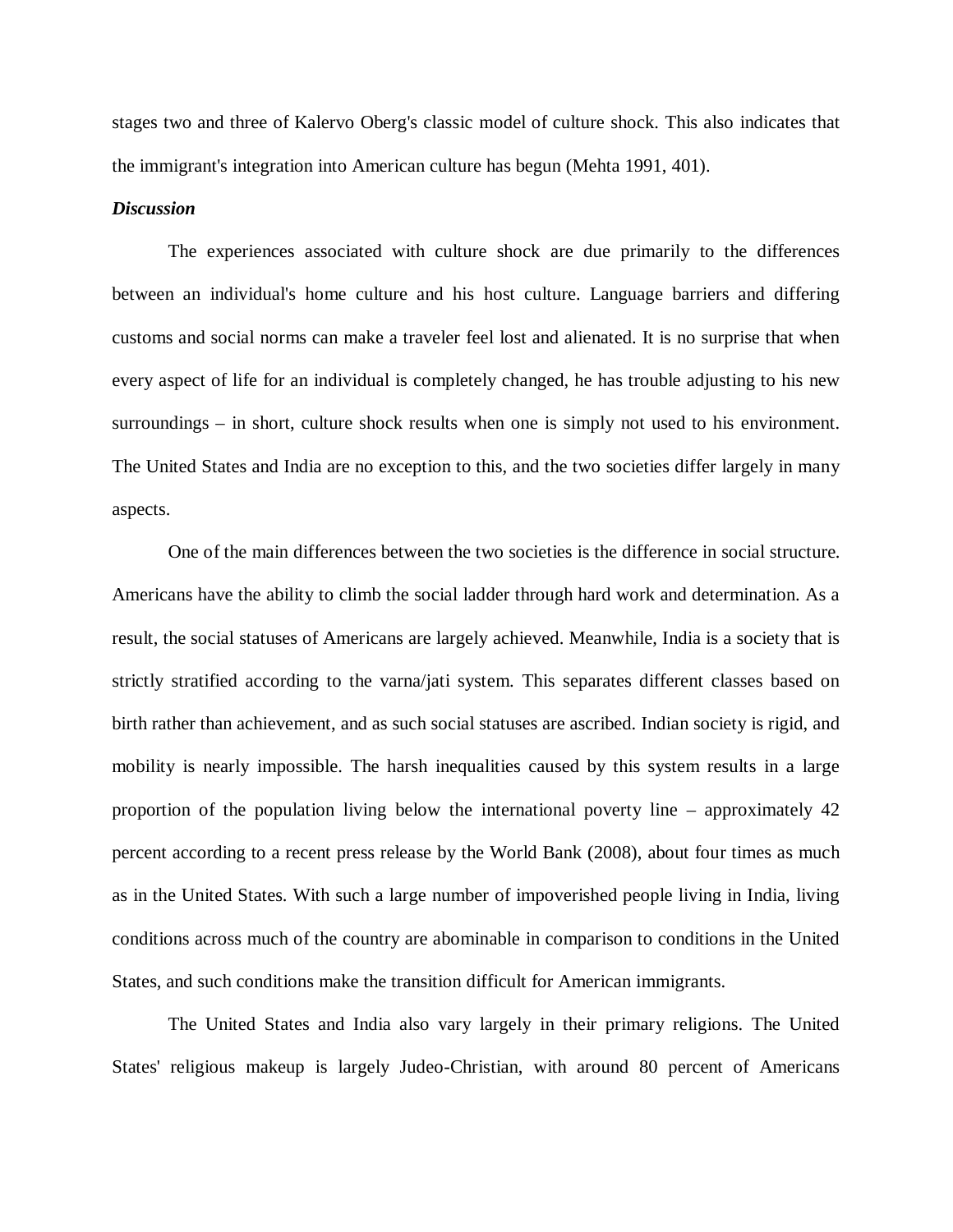practicing either the Jewish or Christian faiths (Pew 2007). Indeed, the very nation itself was founded upon Judeo-Christian ideals, with early American law based heavily on parts of *The Old Testament* such as the Commandments. The primary language of these groups in the United States is English, and although there is no official national language, 30 of the 50 states have adopted English as an official language. Most of the major sacred days in the Judeo-Christian faiths are federally recognized holidays, and on these days government institutions are closed regardless of the religions of their employees.

On the other hand, the religious makeup of India is largely Hindu. 80 percent of the Indian population practices Hinduism (Census 2001). Just as the Judeo-Christian faiths played a large role in the formation of the American state, Hinduism played a powerful role in the shaping of early Indian history. Indeed, the caste system that still exists in Indian society can trace its roots to the four-varna system of Hinduism: the brahmins, kshatriyas, vaishyas, and shudras. The most-spoken language in India is Hindi, with approximately half of the populations as speakers. Of all the nationally recognized festivals in India, by far the most are from the Hindu faith. Such festivals are much more elaborate than holidays in the United States, with dancing, singing, and worship of the different Hindu deities.

A third major difference between the two societies is the cuisine. Because the United States is a "melting pot" of hundreds of cultures from around the world, Americans have an impressive choice of delicacies from nearly every country imaginable, from Argentina to Thailand to Greece. Of course, due to assimilation and globalization the dividing lines between the cuisines have blurred somewhat to create a new, "American" cuisine (a number of Chinese restaurants in the United States offer french fries), but generally there is still enough differentiation to maintain diversity.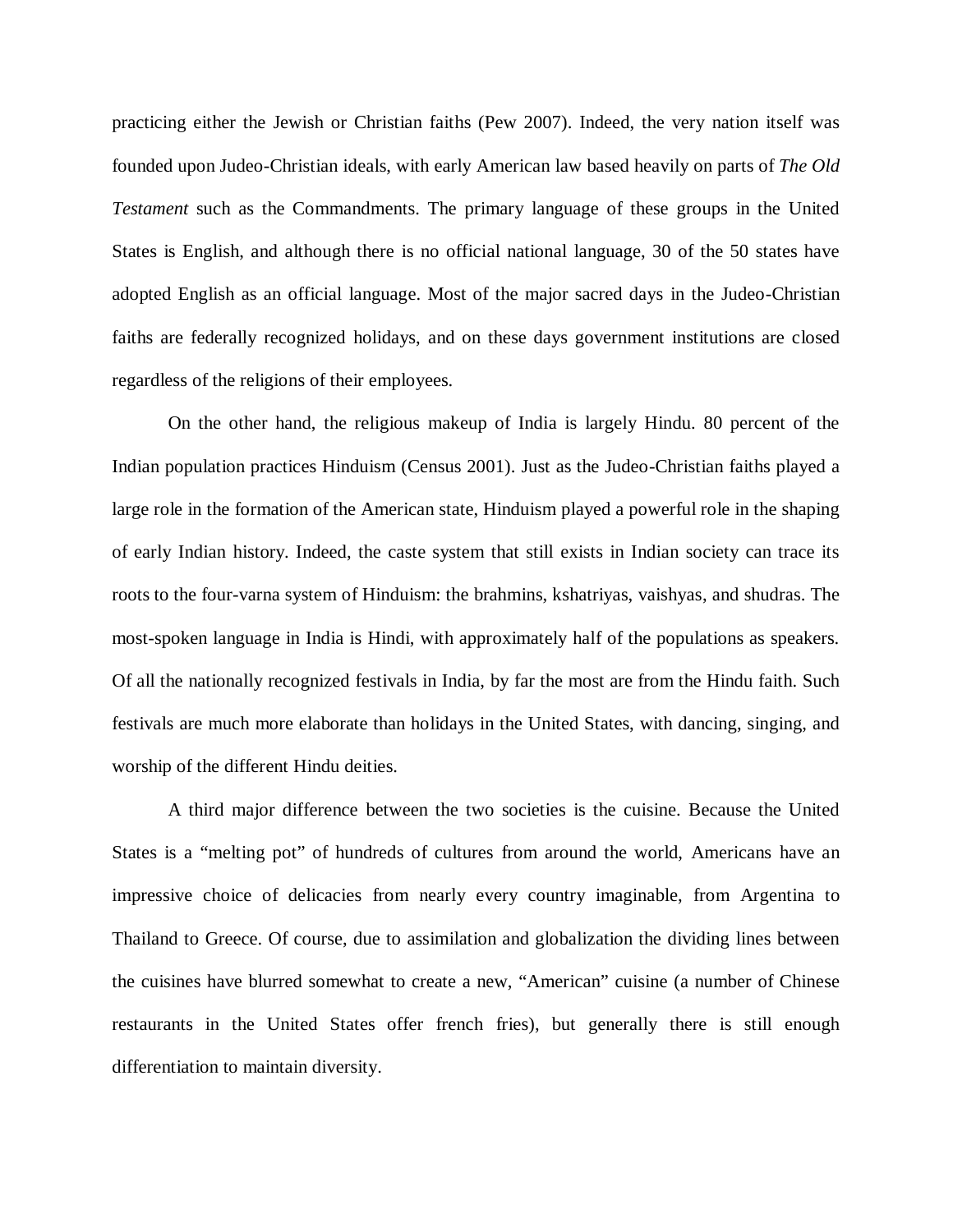India is not nearly as much of a melting pot as America is; immigration to the United States is high and more or less constant, while there is much less immigration to India. The reason for this could be the vision of America as the "land of opportunity," and indeed it is for this reason that many choose to relocate to the United States. Due to the small trickle of immigration, Indian culture is not as susceptible to change, and cuisine remains "Indian." Americans who have grown accustomed to their melting pot of cuisine may find it difficult to find food they enjoy in India, especially due to the widespread, extensive use of spices, herbs and vegetables that Westerners might not be able to handle.

These three main aspects are only a tiny fraction of all the differences between the United States and India. One could fill volumes with every minute detail and nuance of the norms in each culture, what actions are appropriate in different situations, and how history shapes the social, political, and economic climates in both nations. It is for these reasons that an individual would be affected by culture shock differently depending on the culture he came from.

Possibly the reason Indian immigrants tend to rely on objects to ease the transition is because the society they are used to is more traditional than the one they are joining. American society is generally very materialistic, fast-paced, and places a strong emphasis on the buildup of personal wealth. Strong criticism of this type of lifestyle may lead Indians to want to bring something to remind them of simpler times, when life wasn't so full of hustle-and-bustle and family was the priority. Perhaps, without these transitional objects, Western society would completely overwhelm immigrants into an extreme state of culture shock.

# *Conclusion*

Certainly, all experiences of culture shock are different. There is no set path that everyone necessarily adheres to strictly, following cultural displacement. The two examples